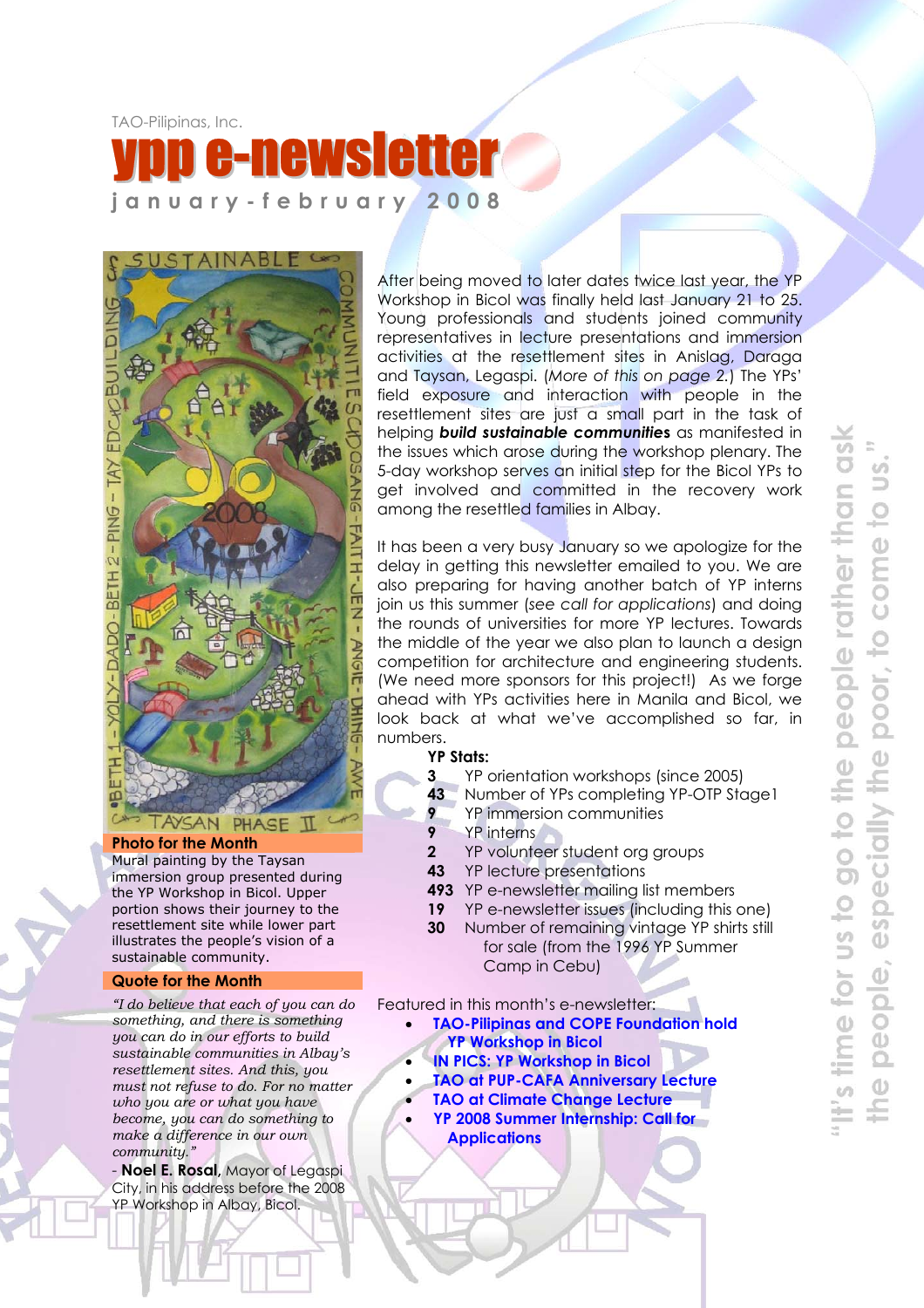#### **01.2008 News Features**



## **TAO-Pilipinas and COPE Foundation hold YP Workshop in Albay, Bicol**

Together with COPE Foundation in Bicol, TAO-Pilipinas conducted the Young Professionals Workshop on Social Housing in Legaspi City last

January 21-25, 2008 with the theme, **"***Building Sustainable Communities in the Resettlement*  **Sites of Albay, Bicol."** About 25 participants joined the five-day workshop whose main objective is to bring together technical professionals, affected communities in Albay, the government and NGOs in one forum to discuss resettlement planning and design issues and needs. It also aimed to revive the Bicol Young Professionals as a volunteer technical assistance group for poor communities.

Workshop participants included graduates and students from Bicol University Department of Architecture and Aquinas University Polytechnic Institute. They were joined by representatives from Bicol Urban Poor Coordinating Council (BUPCC) and community associations in the COPE-sponsored housing areas in Anislag Phase 2 and Taysan resettlement sites.

#### **Workshop Program**

Like in previous YP workshops, the program was divided into two levels (theoretical and practicum) which allowed the participants to learn from academic and technical experts and gain practical knowledge from community people. Lecture topics were grouped into four sessions: (1) the role of YPs in human settlements development; (2) disasters and sustainable development; (3) resettlement sites in Albay province; and (4) planning for sustainable communities. A field visit to PHIVOLCS' Mayon Volcano Observatory in Lignon Hill was also made.



*Albay Governor Joey Salceda(left) and Legaspi City Mayor Noel Rosal (right) gave the keynote addresses for the workshop.*



*Four training sessions were held at the Multipurpose Hall of DENR Regional Center in Rawis, Legaspi on January 21 and 22.* 

Professor Ernesto Serote of UP-School of Urban and Regional Planning, Tanya Guarano of Institute on Church and Social Issues (ICSI), and Eddie Balunso of Bicol University Sociology Department were lecturers during the training sessions held at the DENR Regional Center. Presentations were also made by local officials in Albay like Cedric Daep of the Public Safety and Emergency Management Office, Ed Laguerta of PHIVOLCS, Albert Perfecto of NHA Region 5, and Yolanda Guanzon of PSWDO.

#### **Community Immersion**

COPE and the community associations in Anislag Phase 2 Resettlement Site in Daraga and Taysan Resettlement Site in Legaspi facilitated the participants' 2-day immersion in the resettlement areas. Together with community leaders and residents, the workshop participants conducted resource and hazards mapping activities, focus group discussions and action planning for community improvement. After the community consultations, the YP groups prepared technical recommendations on community space planning and home design improvements. These immersion outputs were also presented before a plenary at the last day of the workshop.

#### **Please turn to page 3.**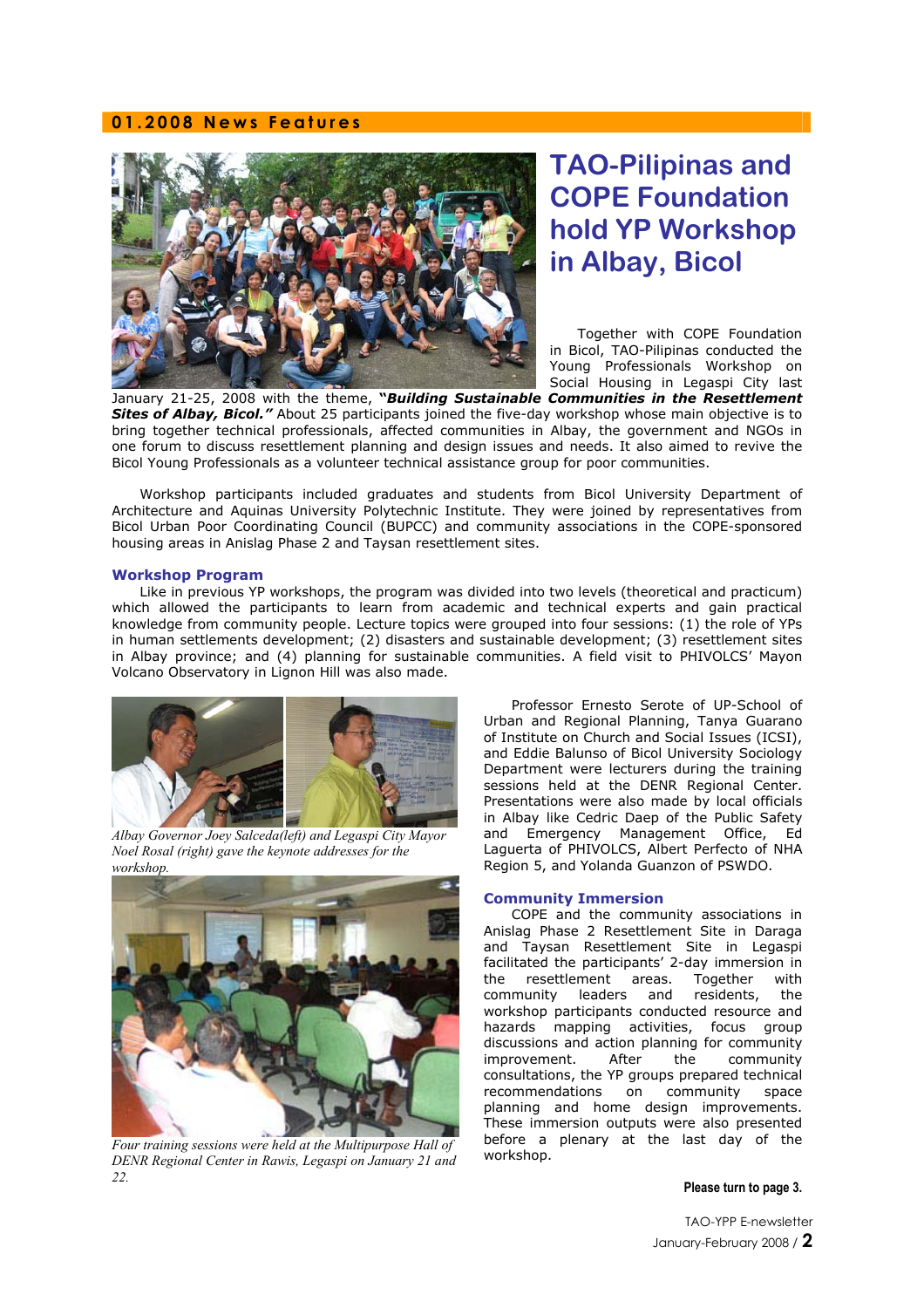#### **From page 2… YP Workshop in Albay, Bicol**

#### **Plenary Presentations**

The issues raised in the community consultations underscored the struggles that relocated families have to contend with living in resettlement sites --- the lack of site development, basic utilities and community facilities and limited livelihood opportunities for economic sustainability. These physical and economic needs were tackled by the participants during the workshop's plenary presentations as they proposed actions that would address some of the immediate problems in the community. Mac Pavia of Albay Provincial Planning and Development Office and Dean Virgilio Perdigon of Aquinas served as panel reactors.



*Community consultations were facilitated by the YP workshop participants in Anislag and Taysan.*

Individual reflection sharing by the workshop participants summed up their learnings and impacts of the 5-day activity. Each of the immersion groups also completed a mural painting to illustrate their workshop experience. The YP workshop ended with suggestions for echoing the activities with more young professional-participants and in communities not only in Albay but in other Bicol provinces as well. It was also resolved that the outputs of the workshop serve as an initial technical needs assessment for the Bicol Young Professionals group to formulate its follow-up activities.

*(This year's YP Workshop was conducted with funding support from SELAVIP, Misereor, PHILSSA, Christian Aid and partly sponsored by Holcim Philippines, Compucare, Contrade and Tradelifters. The YP Workshop in Bicol documentation will be made available in www.ypws.tao-pilipinas.org.)* 

∼o∼o∼o∼o∼

#### **IN PICS: YP Workshop in Bicol**



*Left to right: (1) YP workshop participants in front of DENR Multipurpose Hall; (2) Trek to Lignon Hill; (3) Participants check out PHIVOLCS monitoring equipment at Mayon Volcano Observatory; (4) Immersion team proceeds to Taysan resettlement site;* 



*Left to right: (5) Immersion team at Anislag with host family; (6)(7) YPs fetch water from the communal deepwell in Taysan; (8) Residents draw the community resource and hazard map; (9) YP participant Ai Divinaflor with the Bacudio* 



*Left to right: (10) A creative presentation (shadow puppetry) by the immersion group; (11) Panelists Mac Pavia and Jo Angeles react to the immersion groups' output presentations; (12) YP participant Awe Granadillos shares his reflection drawing; (13) The Anislag immersion team doing their mural painting; (14) Thanksgiving mass celebrated at the end of the 5-day workshop.*